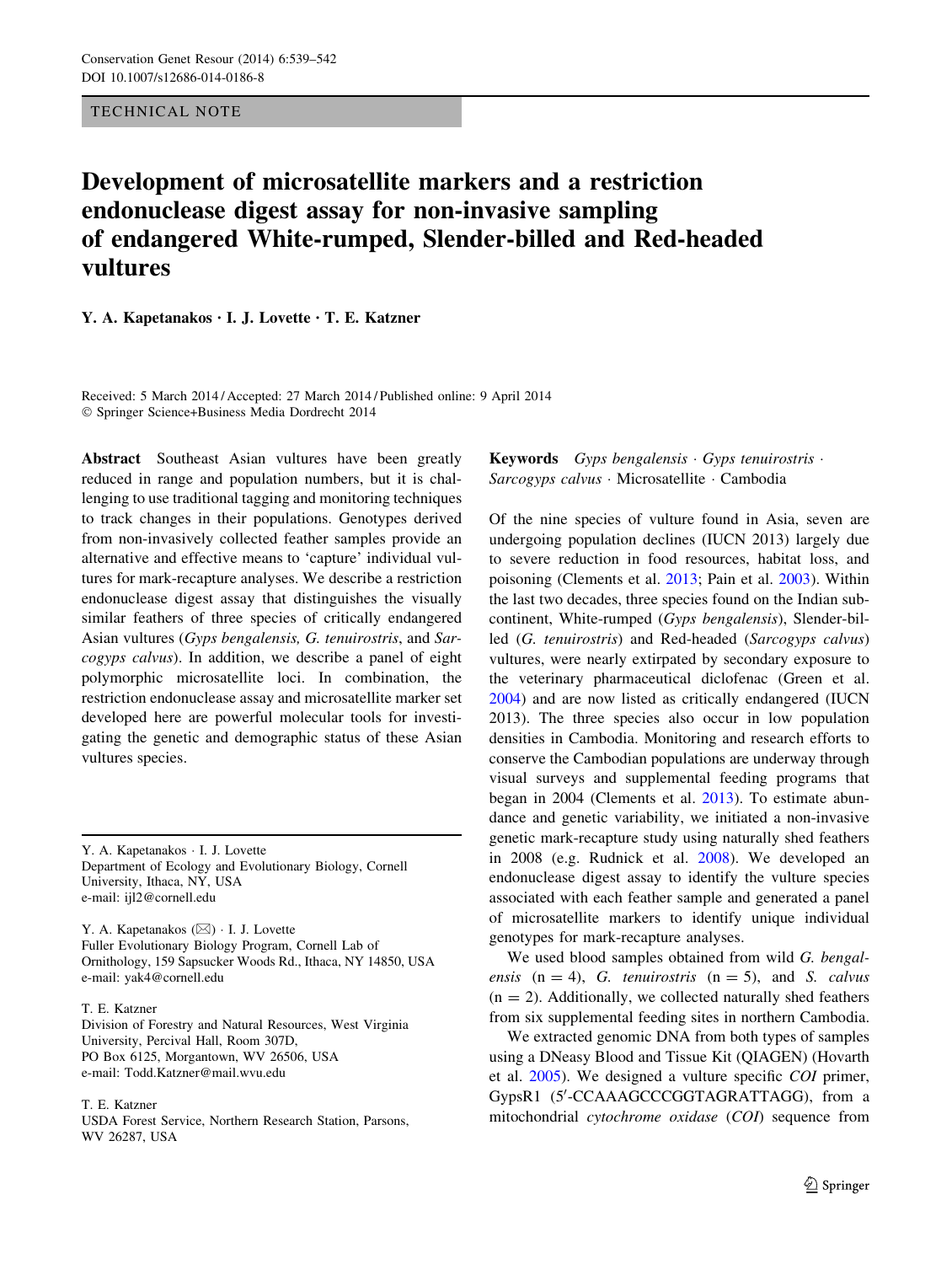Fig. 1 Restriction endonuclease digest of cytochrome oxidase I region of mtDNA of six vulture species for species identification from non-invasively collected samples.  $U =$  undigested DNA,  $Hae = HaeIII$  enzyme,  $Rsa = RsaI$  enzyme,  $LAD = 1$  kb Plus DNA Ladder with fragment standards. We used 2 µL of uncut DNA and 15 µL of digested DNA for visualization on a 2 % agarose gel



Eurasian Griffon (Gyps fulvus) (Mindell et al. [1997;](#page-3-0) Gen-Bank U83772) to use with a generic avian forward primer, AvianCOIF (5'-CTGTAAAAAGGACTACAGCCTAAC GC). We PCR amplified an 806 bp fragment of *COI* for six vulture species found in Asia and sequenced in both directions using an ABI 3730xl capillary DNA Analyzer (Applied Biosystems). Sequences from vouchered tissues were used to identify diagnostic restriction endonuclease cut sites. Each  $20 \mu L$  PCR reaction was divided equally into two reactions so that restrictions enzymes HaeIII and RsaI (New England BioLabs) could be used separately. Digest products were visualized on a TAE buffered 2 % agarose (Fisher Scientific) gel stained with ethidium bromide following electrophoresis. Species were differentiated based on the predictable size fragment profiles produced by the enzymatic digest (Fig. 1). Vouchered samples were used as positive controls to ensure that complete digestion was achieved.

For microsatellite development, we extracted genomic DNA from blood samples collected from G. bengalensis and G. tenuirostris. DNA libraries enriched for microsatellites were created using a universal linker and ligation process (Hamilton et al. [1999\)](#page-3-0) with modifications (Barnett et al. [2008](#page-3-0); Grant and Bogdanowicz [2006](#page-3-0)). Following PCR amplification of plasmid DNA with universal M13 primers, nucleotide sequences were obtained from 127 G. tenuirostris and 26 G. bengalensis positive plasmid clones. Primers were designed for 20 G. tenuirostris and 7 G. bengalensis microsatellite loci and tested for variability on a panel of 16 G. bengalensis samples.

We used two methods to determine allele size (Rubin et al. [2009](#page-3-0)). Initial variability screening involved a 'universal tag' method (Schuelke [2000\)](#page-3-0) using an unlabeled locus-specific forward primer (Waldbieser et al. [2003\)](#page-3-0), a 'universal' primer containing the same base pairs with the addition of a 5' fluorescent tag, and a modified third locusspecific reverse primer (Brownstein et al. [1996\)](#page-3-0). For the second method of amplification we used a locus-specific forward primer that was modified with a  $5'$  fluorescent label (PET, 6-FAM, VIC, or NED, Applied Biosystems). Labeled PCR products were analyzed on an ABI PRISM 3730xl DNA Analyzer (Applied Biosystems), and allele sizes were estimated using the GeneScan 500 (-250) LIZ size standard (Applied Biosystems) and GeneMapper®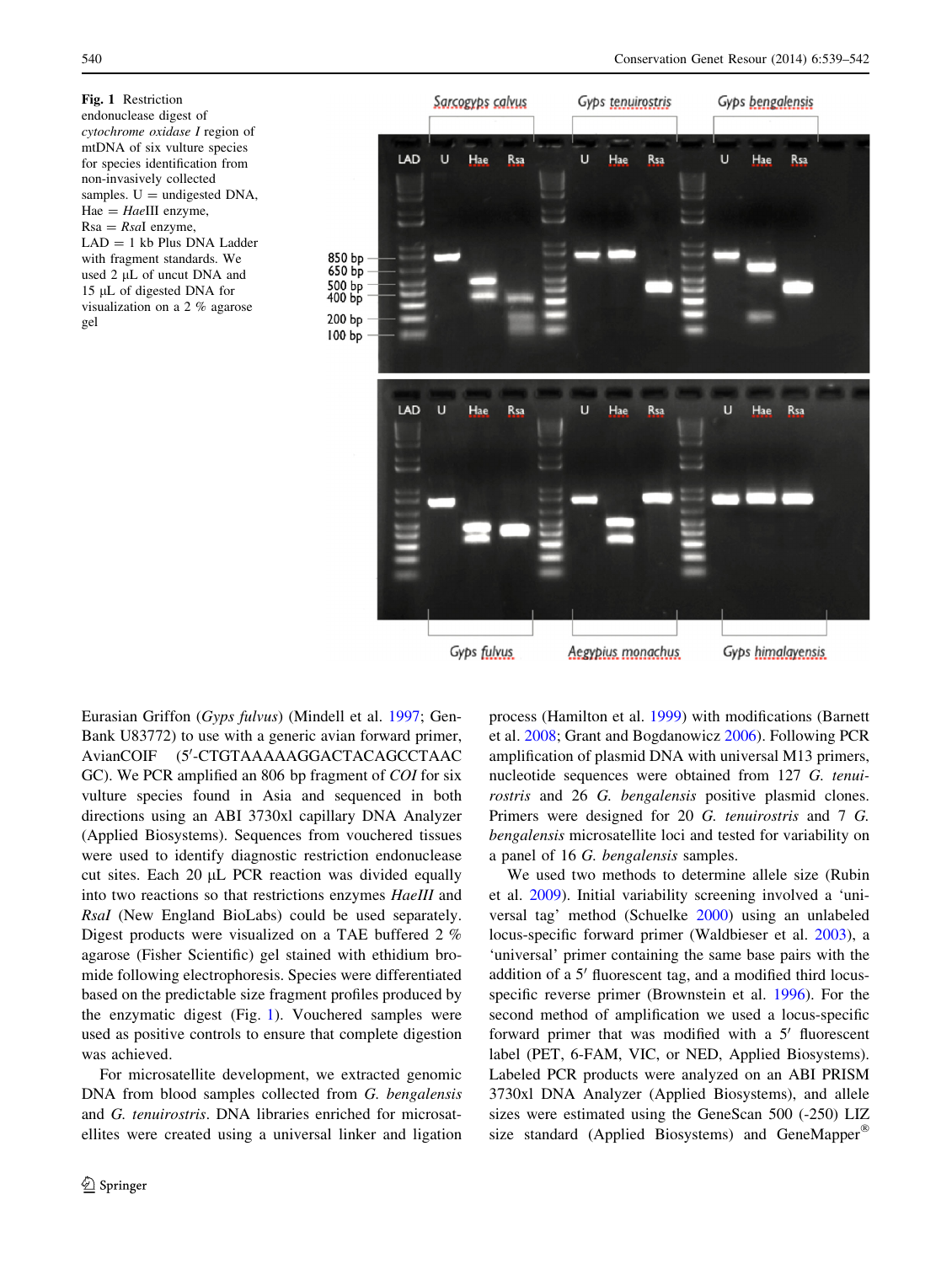<span id="page-2-0"></span>

| Table 1 Characteristics of microsatellite loci in Gyps bengalensis, G. tenuirostris and Sarcogyps calvus          |                      |                |                             |                            |                 |           |                          |                            |               |                                |                                                                                                                                                                                                                                                                                                                                                                                  |                 |                      |                 |                    |                |
|-------------------------------------------------------------------------------------------------------------------|----------------------|----------------|-----------------------------|----------------------------|-----------------|-----------|--------------------------|----------------------------|---------------|--------------------------------|----------------------------------------------------------------------------------------------------------------------------------------------------------------------------------------------------------------------------------------------------------------------------------------------------------------------------------------------------------------------------------|-----------------|----------------------|-----------------|--------------------|----------------|
| Locus name: (GenBank accession # XXX)                                                                             | Repeat motif         | S              | bengalensis P <sub>ID</sub> | $\ensuremath{\mathsf{II}}$ | $\times$<br>4.3 | $10^{-9}$ |                          | G. tenuirostris $P_{ID} =$ |               | $2.6 \times 10^{-4}$           |                                                                                                                                                                                                                                                                                                                                                                                  |                 | S. calvus $P_{ID} =$ |                 | $2.7\times10^{-5}$ |                |
| Primer Sequence (5'-3')                                                                                           |                      | n              | Range                       | $\mathbb{X}_{\mathcal{A}}$ | $H_o$           | $H_E$     | z                        | Range                      | $\mathbb{X}$  | $H_o$                          | $H_{\cal E}$                                                                                                                                                                                                                                                                                                                                                                     |                 | Range                | $\mathbb{X}$    | $H_o$              | $H_{\!E}$      |
| GB2-4A (GenBank Accession # KJ663809)                                                                             | )30<br>$G$ A         | $39^{\dagger}$ | 397-464                     | $\overline{16}$            | 0.718           | 0.852     | $\mathcal{S}$            |                            |               |                                | т                                                                                                                                                                                                                                                                                                                                                                                | 28              | 1                    |                 |                    |                |
| ACATTCATAGATGATCAGCAACCTG                                                                                         |                      |                |                             |                            |                 |           |                          |                            |               |                                |                                                                                                                                                                                                                                                                                                                                                                                  |                 |                      |                 |                    |                |
| GTTTCTCTGTGATCGCTCTAGGATGTTGCTTC                                                                                  |                      |                |                             |                            |                 |           |                          |                            |               |                                |                                                                                                                                                                                                                                                                                                                                                                                  |                 |                      |                 |                    |                |
| GB2-4B (GenBank Accession # KJ663806)                                                                             | (AC)15               | 39             | 341-365                     | $\overline{ }$             | 0.769           | 0.744     | $\overline{\mathbf{30}}$ | 348-365                    | 3             | 0.533                          | 0.571                                                                                                                                                                                                                                                                                                                                                                            | 27              | 350-360              | 4               | 0.630              | 0.725          |
| CAACTCCACAGTTTAGGCAGATGTACC                                                                                       |                      |                |                             |                            |                 |           |                          |                            |               |                                |                                                                                                                                                                                                                                                                                                                                                                                  |                 |                      |                 |                    |                |
| GTTCTGGTGACTTCACAAGGGACTATCAGAGA                                                                                  |                      |                |                             |                            |                 |           |                          |                            |               |                                |                                                                                                                                                                                                                                                                                                                                                                                  |                 |                      |                 |                    |                |
| GB3-2C (GenBank Accession # KJ663805)                                                                             | (AGA)50              | $39^{\dagger}$ | 404-461                     | $\frac{14}{1}$             | 0.769           | 0.883     | $\overline{\mathcal{E}}$ | 410-433                    | 5             | 0.733                          | 0.729                                                                                                                                                                                                                                                                                                                                                                            | $28^{\dagger}$  | 404-443              | $\overline{10}$ | 0.500 0.770        |                |
| ATGAATCCAGGCTCAGTCAGAAC                                                                                           |                      |                |                             |                            |                 |           |                          |                            |               |                                |                                                                                                                                                                                                                                                                                                                                                                                  |                 |                      |                 |                    |                |
| AGACATGGTAAGGAGTCAGCAGC                                                                                           |                      |                |                             |                            |                 |           |                          |                            |               |                                |                                                                                                                                                                                                                                                                                                                                                                                  |                 |                      |                 |                    |                |
| GB44G (GenBank Accession # KJ663810)                                                                              | (GTTT)8              | 39             | $164 - 176$                 | 4                          | 0.605           | 0.5663    | 23                       | $164 - 172$                | $\mathcal{L}$ | 0.565                          | 0.496                                                                                                                                                                                                                                                                                                                                                                            | $\overline{17}$ | 158                  |                 | I                  | $\overline{1}$ |
| CGGTGAGCGGCCTCATTATC                                                                                              |                      |                |                             |                            |                 |           |                          |                            |               |                                |                                                                                                                                                                                                                                                                                                                                                                                  |                 |                      |                 |                    |                |
| GCTCAACTTTCAGTTCCACTTC                                                                                            |                      |                |                             |                            |                 |           |                          |                            |               |                                |                                                                                                                                                                                                                                                                                                                                                                                  |                 |                      |                 |                    |                |
| GT2-28 (GenBank Accession # KJ663807)                                                                             | (T)12                | 39             | $286 - 305$                 | $\circ$                    | 0.513           | 0.476     | $\overline{\mathbf{30}}$ | 297                        |               | $\overline{\phantom{a}}$       | $\begin{array}{c} \end{array}$                                                                                                                                                                                                                                                                                                                                                   | 28              | $293 - 315$          | $\equiv$        | 0.679              | 0.790          |
| CCATCATCGTGGATGTTAGAAACTA                                                                                         |                      |                |                             |                            |                 |           |                          |                            |               |                                |                                                                                                                                                                                                                                                                                                                                                                                  |                 |                      |                 |                    |                |
| GTTTCTCACTTCTTCATTGCCTGAGATATA                                                                                    |                      |                |                             |                            |                 |           |                          |                            |               |                                |                                                                                                                                                                                                                                                                                                                                                                                  |                 |                      |                 |                    |                |
| GT3-35 (GenBank Accession # KJ663811)                                                                             | (ATT)10              | 39             | $216 - 264$                 | $\overline{12}$            | 0.82            | 0.789     | $\overline{30}$          | 252                        |               | $\begin{array}{c} \end{array}$ | $\begin{array}{c} \rule{0pt}{2.5ex} \rule{0pt}{2.5ex} \rule{0pt}{2.5ex} \rule{0pt}{2.5ex} \rule{0pt}{2.5ex} \rule{0pt}{2.5ex} \rule{0pt}{2.5ex} \rule{0pt}{2.5ex} \rule{0pt}{2.5ex} \rule{0pt}{2.5ex} \rule{0pt}{2.5ex} \rule{0pt}{2.5ex} \rule{0pt}{2.5ex} \rule{0pt}{2.5ex} \rule{0pt}{2.5ex} \rule{0pt}{2.5ex} \rule{0pt}{2.5ex} \rule{0pt}{2.5ex} \rule{0pt}{2.5ex} \rule{0$ | 28              | $225 - 240$          | 4               | 0.571              | 0.546          |
| CCCCTTGTATGACAATGGTACAGTAT                                                                                        | (ACT)13              |                |                             |                            |                 |           |                          |                            |               |                                |                                                                                                                                                                                                                                                                                                                                                                                  |                 |                      |                 |                    |                |
| GTTTCTGTATTCAAAAGACATGACATCCAC                                                                                    |                      |                |                             |                            |                 |           |                          |                            |               |                                |                                                                                                                                                                                                                                                                                                                                                                                  |                 |                      |                 |                    |                |
| GT3-38 (GenBank Accession # KJ663808)                                                                             | (TAA)12              | 39             | 370-385                     | $\circ$                    | 0.615           | 0.739     | $\overline{30}$          | 373-385                    | 4             | 0.533                          | 0.685                                                                                                                                                                                                                                                                                                                                                                            | 28              | 358-385              | $\circ$         | 0.757              | 0.758          |
| CCCGAGCCAAGCCAGTTATTATA                                                                                           | (CAA)5               |                |                             |                            |                 |           |                          |                            |               |                                |                                                                                                                                                                                                                                                                                                                                                                                  |                 |                      |                 |                    |                |
| GTTTCTCATACAACAATCTCTTGTGCTGAC                                                                                    |                      |                |                             |                            |                 |           |                          |                            |               |                                |                                                                                                                                                                                                                                                                                                                                                                                  |                 |                      |                 |                    |                |
| GT4-20 (GenBank Accession # KJ663812)                                                                             | (GAAA)12             | 27             | 298-334                     | $\Xi$                      | 0.815           | 0.8407    | $\overline{24}$          | $303 - 330$                | $\infty$      | 0.625                          | 0.747                                                                                                                                                                                                                                                                                                                                                                            | $\overline{16}$ | 299                  |                 | 0.630              | 0.725          |
| GTGAGCCCTCCCATTGAGTCAT                                                                                            | $\frac{8}{2}$<br>(A) |                |                             |                            |                 |           |                          |                            |               |                                |                                                                                                                                                                                                                                                                                                                                                                                  |                 |                      |                 |                    |                |
| CTCAAGTGCATGCCGCTG                                                                                                |                      |                |                             |                            |                 |           |                          |                            |               |                                |                                                                                                                                                                                                                                                                                                                                                                                  |                 |                      |                 |                    |                |
| Annealing temperature = 60 °C, and $MgCl_2 = 1.5$ mM (except GT2-28 = 52 °C and 2.25 mM $MgCl_2$ )                |                      |                |                             |                            |                 |           |                          |                            |               |                                |                                                                                                                                                                                                                                                                                                                                                                                  |                 |                      |                 |                    |                |
| <i>n</i> number of samples, $N_A$ number of alleles, $H_o$ observed heterozygosity; $H_E$ expected heterozygosity |                      |                |                             |                            |                 |           |                          |                            |               |                                |                                                                                                                                                                                                                                                                                                                                                                                  |                 |                      |                 |                    |                |

n-

Possible null alleles